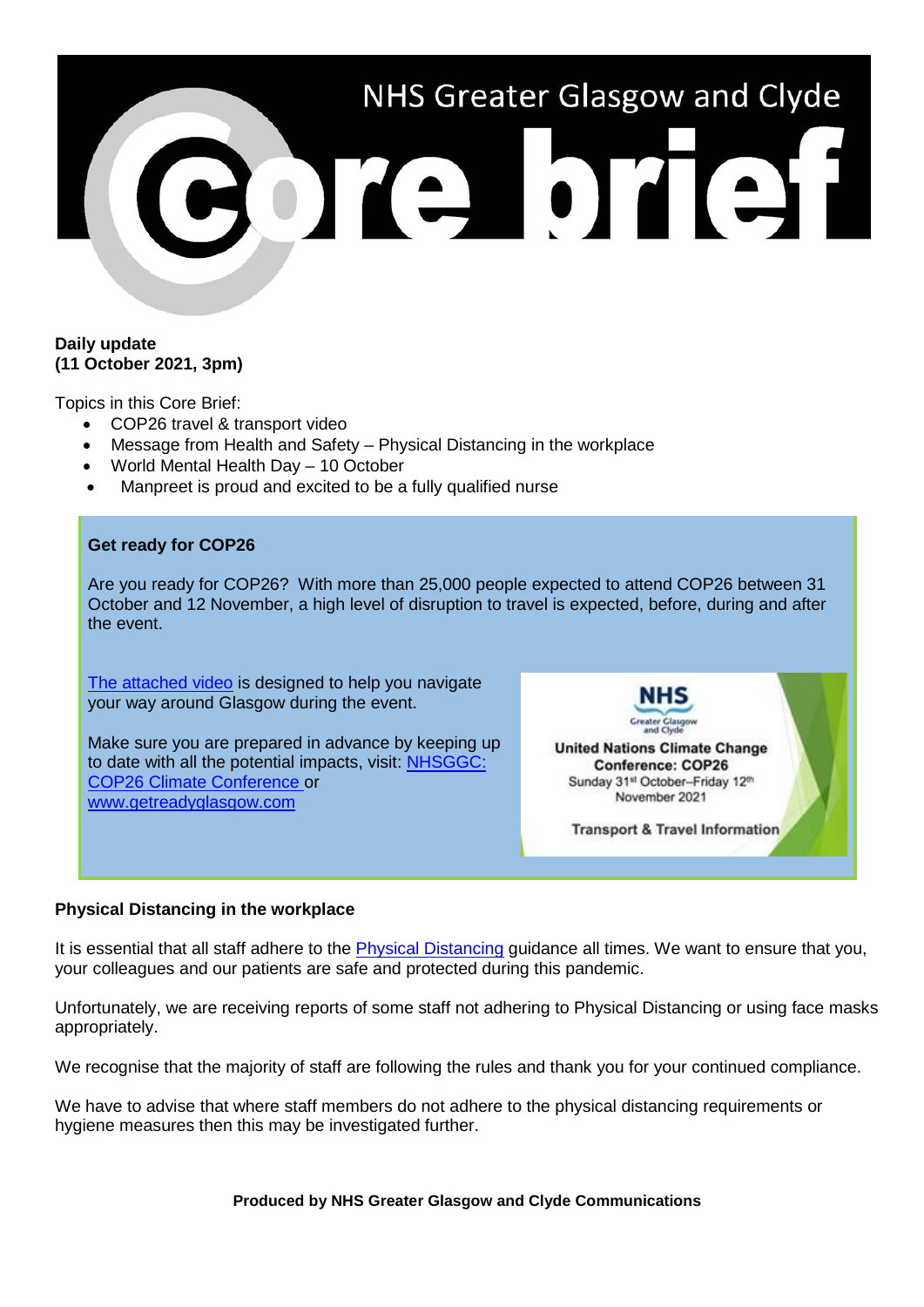## **World Mental Health Day – 10 October 2021**

The theme for this year's World Mental Health Day was 'mental health in an unequal world'. It was chosen to highlight the range of inequalities that people around the world experience – inequalities that can have a real impact on people's mental health.

To mark the day, NHSGGC's Mental Health Improvement & Equalities Team decided to create a shared vision for mental health in an **equal** world - a world where everyone has an equal opportunity to live well and experience good mental health, without stigma and discrimination.

The team gathered views from the public and healthcare workers on what this world would look like and how we could get there. The result is a two part video. ['In an Equal World'.](https://www.nhsggc.org.uk/about-us/professional-support-sites/mental-health-improvement-and-equalities/resources-and-planning-tools/resources/mental-health-in-an-equal-world/)

In addition to sharing a vision for mental health in an equal world, the films highlight what could be done to make this a reality, by individuals, society and organisations.

[A Fairer NHSGGC 2020-24](https://www.nhsggc.org.uk/media/260193/eih-a-fairer-nhs-accessible.pdf) contains a range of actions around mental health that are being taken forward over the coming year. This includes:

- Ensuring people with mental health problems have access to money advice and support
- Improving the physical health of those with mental health problems
- Improving the way we meet the mental health needs of deaf and hard of hearing people
- A focus on racism and its impact on mental health
- Improving patient pathways to mental health services for specific groups such as the BME population and LGBTQ+ community

For further information on any of the above, contact [ggc.mhead@ggc.scot.nhs.uk](mailto:ggc.mhead@ggc.scot.nhs.uk)



*New nurses at GRI*

### **Manpreet is proud and excited to be a fully qualified nurse**

Over the last few weeks we have officially signed up more than 650 newly qualified nurses and midwives as part of this year's intake.

The vast majority come from universities across the West of Scotland and have studied Adult Nursing, Children's Nursing, as well as Mental Health and Learning Disability Nursing. The nurses will be working across all NHSGGC hospitals, and in the community across all six HSCP areas.

Last week Nurse Director Dr Margaret McGuire welcomed the new intake with a [dedicated video.](https://support.microsoft.com/en-gb/office/this-website-doesn-t-work-in-internet-explorer-8f5fc675-cd47-414c-9535-12821ddfc554?ui=en-us&rs=en-gb&ad=gb)